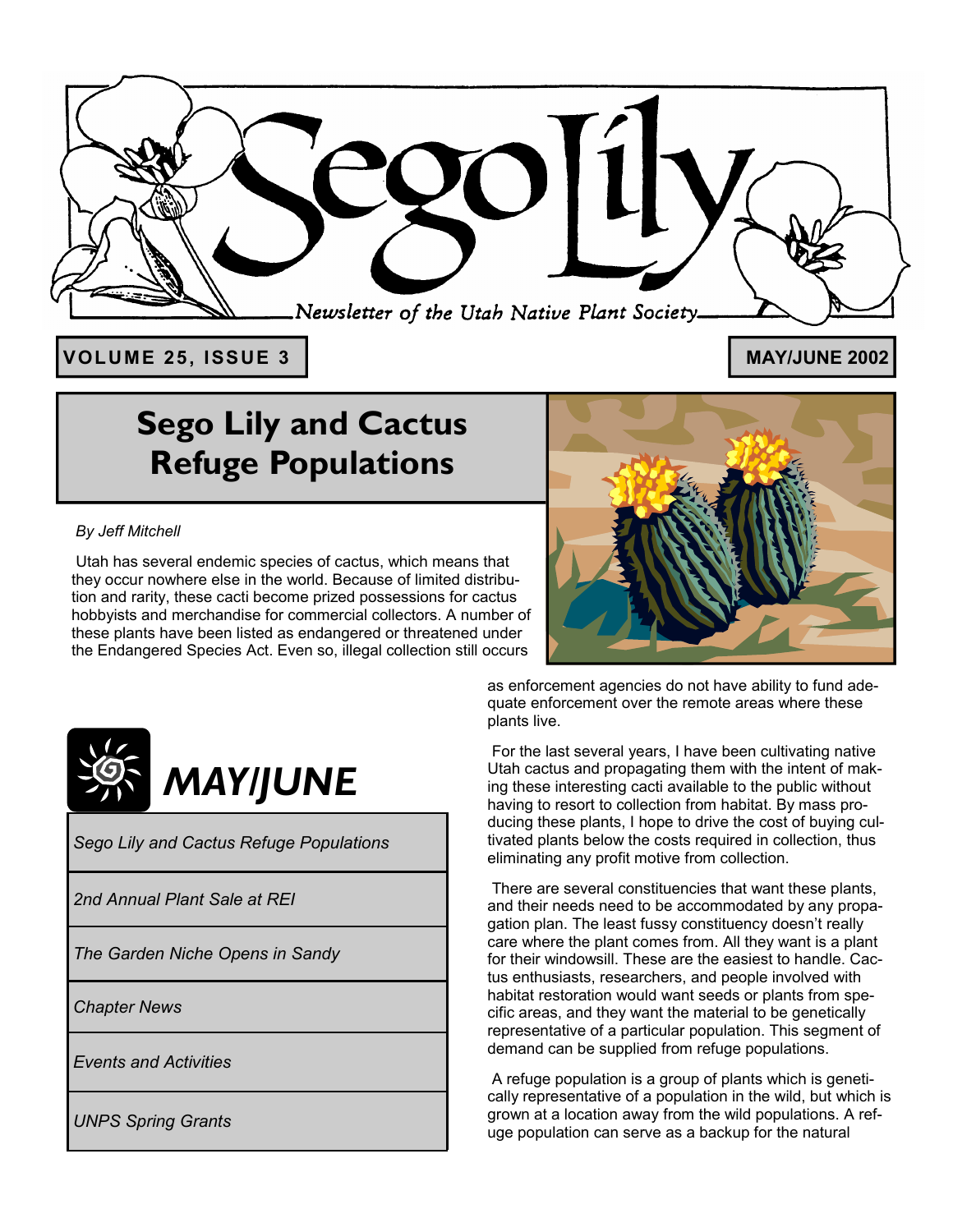populations, provide seed for restoring areas from which a species has been extirpated, and for providing researchers and hobbyists with a source of genetically representative material from a particular location.

 While some endangered and threatened cacti are available from commercial sources, the numbers of cacti used as seed producers are not typically genetically representative and may represent only 10-30 plants. This is better than nothing, and would satisfy people who want the plants for their windowsill. But it is certainly not optimal for the hobbyists, researchers and folks doing habitat restoration. The question then becomes how to get a representative parent population without further endangering plants in habitat. The answer is to collect seed which is much more abundant than plants. So the idea is to collect a small percentage of seed (10 percent or less) from each plant in a larger more representative population. The larger the parent population, the better the representation. While gathering the seed, the remaining seed can be placed in strategic microhabitats where they are more likely to germinate. This would be done to offset the relatively negligible amount taken for cultivation. A brood stock with several hundred plants cultivated from these seeds can then be established. Further genetic representation can be brought in by pollinating cultivated plants from plants flowering in habitat without taking any more plants or seeds.

 Ok, that is the theory. How is it working out with *Pediocactus despainii*?

*Pediocactus despainii* is an endangered endemic from the San Rafael Swell in Emery County in central Utah. I have successfully grown *Pediocactus despainii* from seed and have several hundred seedlings. These seedlings are not genetically representative as the parents probably number less than 20 plants. It is a good start, however.

 My germinating facility holds 4 72 cell flats of seeds and plants which grow under 8 F40CWX fluorescent bulbs. This will be expanded to a total of 8 trays in the near future.

 The first planting was in November 2000, and 88 of 128 sprouted. 48 died due to moisture retention in the soil. The remaining 40 were placed outside during summer 2001, survived, and were repotted into 4" pots in March 2002 and are growing rapidly. The second planting was in March 2001. 225 of about 500 sprouted. Only 2 died. The third planting was done in January 2002. 90 of 300 sprouted. 0 died.

**Sego Lily and Cactus Refuge Populations** The second and third plantings have been moved out-<br>doors from my fluorescent germinating rack. The seed doors from my fluorescent germinating rack. The seedlings have been placed under two window screens to provide shade from direct sun until they can adapt to the brighter light.

> Hopefully, I will have the first and second plantings in flower by spring 2004. At that point these nonrepresentative plants will be producing thousands of seeds which can then be cultivated for sale. The proceeds would be used to finance expansion of a nonprofit organization dedicated to mass producing endangered plants with the intent to reduce collection pressure on plants in the wild. Iím also hoping to develop a working relationship with the Fish and Wildlife Service to be able to set up refuge populations which can be used for restoration of damaged areas and potentially some expansion of populations into adjacent similar habitats in the wild. I am in the process of cultivating additional species and hope to report on those at some time in the future.



 If any of you have seeds you would like to donate to this project with or without location data, or have any questions, contact me at mhedgies@hotmail.com. If seeds are of endangered or threatened plants, they need to be cultivated or otherwise legally acquired.

 About the author: Jeff Mitchell was formally trained in computer science, and has had an interest in biological and natural sciences all of his life. He has been working with native Utah cacti for the since 1996. He is currently working on propagating 11 species of native cacti with others in the works.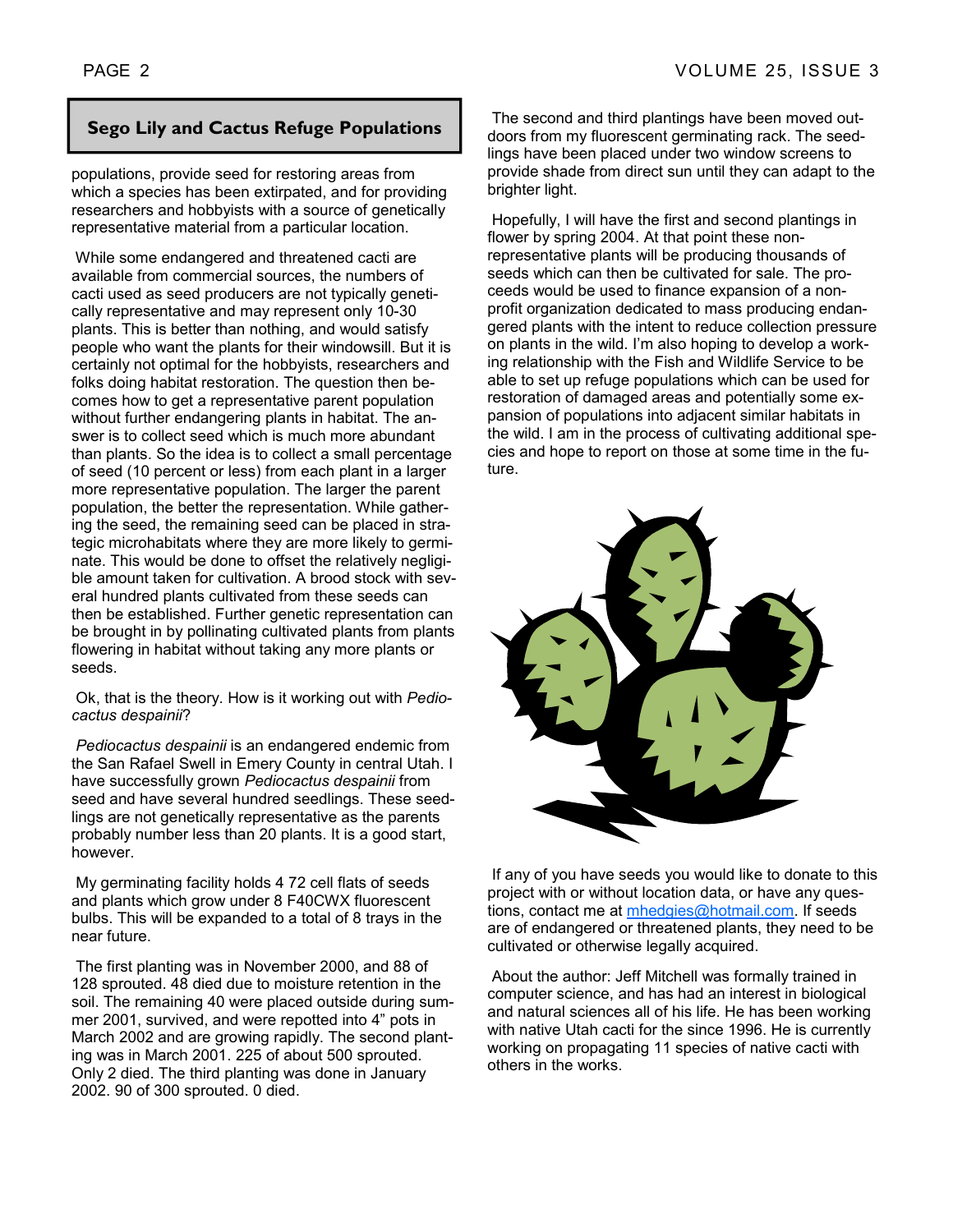## 2nd Annual Native Plant Sale at REI

Saturday, May 11, 10:00 a.m. to 4:00 p.m.

Meet us in the parking lot at the REI store at 3285 East 3300 South in Salt Lake City. This event will feature a grand assortment of native plants and seeds for sale as well as posters and possibly other items. We will have plants we have produced, and several nurseries will be participating as well. Plant sale proceeds will be used to support the UNPS Heritage Garden program.

#### **Tony Frates and other UNPS members:**

I would like to thank your organization for the work which has been completed in the past. I have worked in Washington County since the late 70's and do remember the progress for T&E plants which was made. I would like to update you on the progress which has recently been made on the dwarf bear-claw poppy. The following actions have been taken: The last several years a trail system has been developed in the Red Bluff Poppy Habitat and Stucki Springs Holmgren Milkvetch Habitat to centralize mountain biking activities and control OHV use. Along with the trail system, a bike patrol has been established to provide emergency care to bikers when needed and to monitor OHV activities. Patrol members are equipped with cellular phones so law enforcement authorities can be notified on any OHV activities. Also restoration work has been completed by our office and several Americorp Crews to erase unwanted trails, and other surface disturbances (approximately 10 acres of restoration each of the past 3 years). We have completed an exchange with the State of Utah on poppy habitat in the Webb Hill Population (south of Brigham Road). This exchanged consolidated the better habitat in this area and provided for an addition of approximately 80 acres poppy habitat. The past several years we have completed approximately 8 miles of protective fencing for the poppy. The following populations are now fenced from OHV and other surface disturbing activities: Shinob Kibe, Webb Hill (both north and south of Brigham Road), Red Bluff. The St. George Field Office (BLM) has completed a land use plan (1999) which provides a number of protective measures for T&E and BLM Sensitive Plan Species. The Warner Ridge and Red Bluff Habitats were designated Areas of Critical Environmental Concern. This year we will be completing protective fencing on 1 or 2 Shem Milkvetch Populations to restrict OHV and livestock grazing use. Also we will need some of the existing fenced areas patrolled and fence maintenance completed. We would like to work with your local Chapter on completing some of this work. I look forward to hearing from you. Bob Douglas Wildlife Biologist St. George Field Office 435-688-3204.

## **The Garden Niche Opens in Sandy!!!**

Going native at long last, there will be a nursery in the Salt Lake area specializing in Utah native plants: The Garden Niche will open in Sandy on Monday, April 22. It is not a total coincidence that this is also Whole Earth Day. Our goal and purpose will be to provide plants that can grow in harmony with our other natural resources, rather than opposing them. Native plants are adapted to our climate; hot and dry in the summer, cold and wet in the winter. They do not suffer from the many pests and diseases that occur on tender exotics, so the pesticides are not needed. They thrive, in their own hardy fashion, with little or no added fertilizers, soil conditioners, or extra water. We have chosen water-thrifty plants for their unique beauty and usefulness in habitat creation for birds, butterflies, and native bees. Some examples: Cliffrose and Bitterbrush are medium-sized shrubs with cream-colored, wonderfully fragrant flowers like small simple roses that will perfume your yard. Pinyon pine is a slow-growing native pine that can produce pounds of delicious nuts in the Fall, and the bluejays know all about it. Dorr's sage is a petite shrub with fragrant leaves and lovely purple-blue flowers. The garden staff will be able to assist in design and plant choice, including modification of watering regimens to conserve during the continuing drought. The principal nurseries supplying stock for The Garden Niche are Janett Warner's Wildland Nursery in Joseph, Utah, and Merrill and Robert Johnson's Great Basin Natives in Holden, Utah. The Garden Niche is located at 10650 South, 700 East, Sandy, Utah 84091. The phone number is (801) 523-5020. Hours will be 10-6, Monday through Saturday.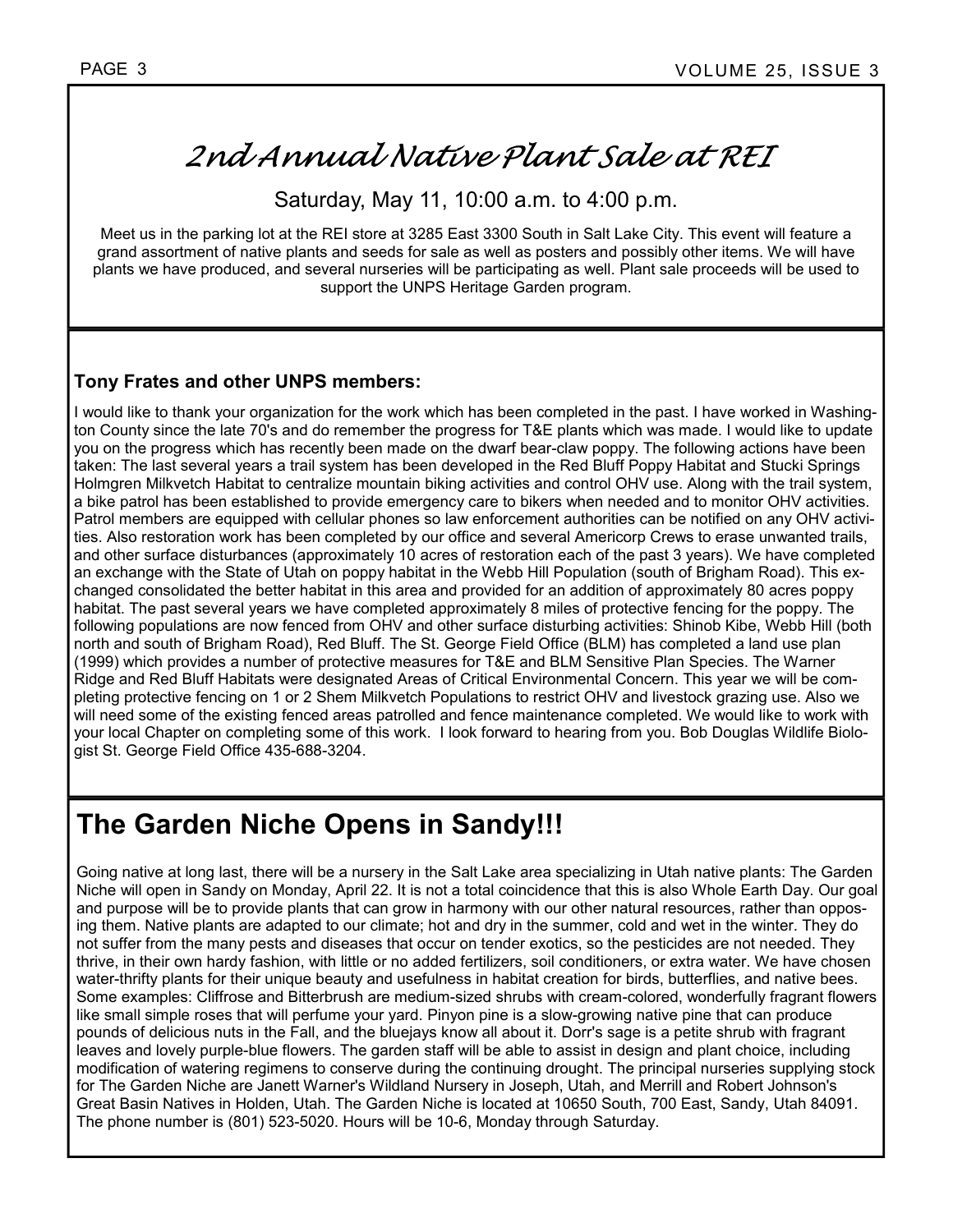# **Events and Activities**

#### **Waterwise Landscaping Class**

May 7 and 14, 6 to 8 p.m. Red Butte Garden. This two night class will focus on all aspects of waterwise landscaping, from proper design, irrigation technologies and drought tolerant plant selection.

#### **Utah Native Plants in the Landscape**

May 18, Red Butte Garden, Lecturer: Paula Mohadjer. For more information call 581-IRIS. \$5 or free with garden admission price.

### **Upcoming Field Trip to Farmington Canyon**

July  $13<sup>th</sup>$  – Set this date aside for a great field trip up Farmington Canyon with Forest Service Ecologist Wayne Padgett. Details will follow in the next Sego Lily as to where and when to meet and what to expect from this spectacular trip.

#### **Albion Basin Wildflower Walk**

July 27<sup>th</sup>- Wildflower walk at Albion Basin! If you have not seen this gem in the height of summer, it is an absolute must! (Even if you have seen it, it's time to go again!) The display of wildflowers is astounding! Steve Jensen and Ann Crawley will lead this interpretive hike and answer any questions about the wildflowers, wetland characteristics and geomorphology. The two leaders completed a study in this area a few years ago, so they are very familiar with many aspects of Albion Basin. This promises to be a magnificent tour lasting about 4 hours. Meet at the parking lot of Goldminerís Daughter at the base of Alta Ski Area at 10 am and carpool it from there. The tour should end at about 2 pm. For further information, call Mindy Wheeler at 699-5459.

#### **Utah Native Plants in the Landscape**

Thursday, June 6, 7-8:30 p.m. Jordan Valley Water Conservancy District, 8215 S 1300 W. Back by popular demand! Susan Meyer, President of the Utah Native Plant Society, is once again teaching her acclaimed Native Plants in the Landscape workshop. Great slides and a wealth of information! Due to limited space, please RSVP 1-877-728-3420.

### **Garden Fair Days at Jordan Valley Water**

June 8 and July 13. 8:00 a.m. to noon. Jordan Valley Water Conservancy District. The Garden Fair includes "Ask an Expert" information booths such as the Utah Native Plant Society, Center for Water-Efficient Landscaping, and Utah Water Conservation Forum, food vendors, and Waterlou entertainment. This will also be a great opportunity to pick up some of our beautiful native plants, because ALL of Utah's native plant and seed sellers will be there: Wildland Nursery, Great Basin Natives, Utah Wildflower Seeds, High Desert Gardens, and Paul Ames' seeds. JVWCD, 8215 S 1300 W, West Jordan. For more information call Paula at 565-4300.

#### **Landscaping with Utah Native Plants Class**

June 13 and 14. University of Utah Lifelong Learning class that will be held at Jordan Valley Water Conservancy District, 8215 S 1300 W. What better place to find plants that fit into your landscape than the natural environment around you? Weíll cover which plants are native to Utah, sources for purchasing native, soils an dirrigaiton and maintenance. Garden walks will expose you to many examples. \$49. To register call 587-5433.

#### **Waterwise Gardening Basics in the Demonstration Garden**

June 20, Thursday 6-7:30. Paula Mohadjer, Conservation Horticulturist, JVWCD. This class will be held at the JVWCD Conservation Demonstration Gardens, 8215 S 1300 W, West Jordan, for hands-on learning about waterwise gardening. Topics will include irrigation technologies, waterwise design, and proper plant selection. Free. As space is limited, please register at 565-4300.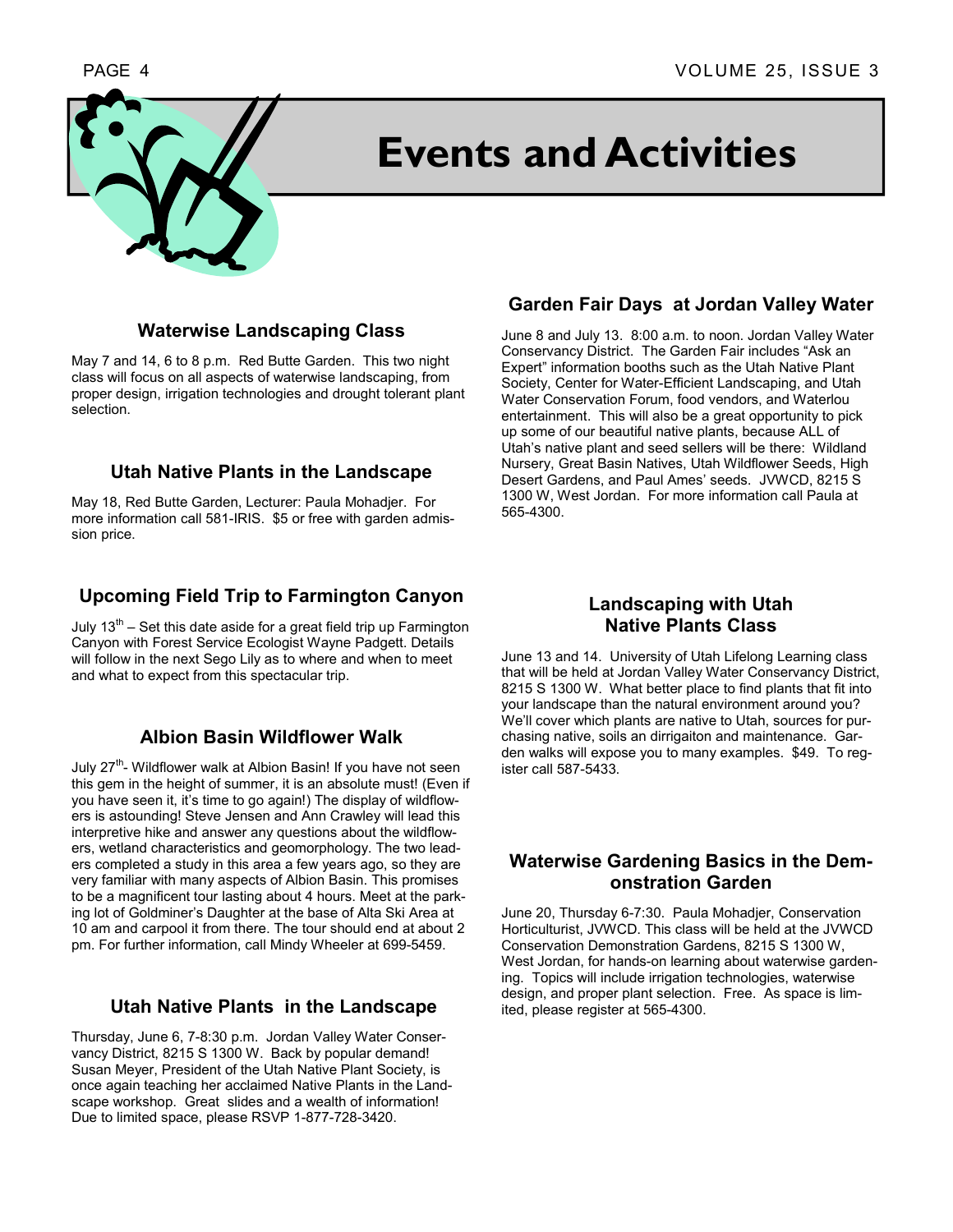#### **Red Canyon Field Trip**

The plans are still developing for a weekend at Red Canyon; I have info on a Bristlecone Pine forest in the area, and we have several members who know the endemics there. I can't get reservations at the campgrounds, but the person I talked to thought there shouldn't be a problem getting sites, except on Memorial Day weekend.

So I am scheduling the trip for a weekend between May 17 and June 15 (excluding Memorial Day) and the exact date will be set after I get a final response from members. Currently the idea is to have one or two group hikes on Saturday, and a potluck supper afterwards. The campground sounds nice and fully developed, including showers; see the website at

http://www.fs.fed.us/dxnf/campground/redcanyon.html. There is also a commercial campground nearby with some cabins. See http://www.redcanyon.net/rc\_rvpark/

Please respond to sgarvin@fs.fed.us or Susan Garvin, 801-356-5108 by May 10, and I will send you information on the plans as they develop. Also indicate if you'd like to participate in the potluck.

#### **Great Perennials for Waterwise Landscaping**

July 13, Saturday 10-noon. Jordan Valley Water Conservancy District. Lecturer: Franci DeLong, Xeriscape Design. Are you looking for some beautiful, long blooming, lowwater and low maintenance perennials to use in your garden this year? This talk will give you a large palate to choose from and you'll see how they've been used in some of our local landscapes. Free. As space is limited, please register at 565-4300.

#### **Trees and Shrubs for Waterwise Landscaping**

August 15, Thursday 7-8:30 p.m. Jordan Valley Water Conservancy District. Lecturer: Doug Kilgren, City of Sandy Water Conservation Coordinator. Different waterwise trees and shrubs that can be incorporated in residential landscapes; both hard to find natives and ones found at the local garden center. Free. As space is limited, please register at 565-4300.

#### **Ornamental Grasses**

September 21, Saturday 10-noon. Jordan Valley Water Conservancy District. Lecturer: Julie Rotolo, Assistant Horticulturist. Learn about beautiful, drought tolerant ornamental grasses. This class will be held at the JVWCD Conservation Demonstration Gardens so the grasses can be viewed in a garden setting. Free. As space is limited, please register at 565-4300.

#### **Dwarf Bear Claw Poppy**

Dwarf Bear Claw Poppy to Benefit from grazing buyout The Grand Canyon Trust and The Nature Conservancy of Utah are fundraising for the purchase from a local Washington County, Utah rancher of the BLM grazing permit overlaying one of the largest remaining populations (Red Bluff) of the endangered Dwarf Bear Claw Poppy (Arctomecon humilis) south and west of St. George. TNC of Utah is attempting to raise \$8,000 as its share of the acquisition cost of cattle permits. If you are interested in contributing to this effort, contact Elaine York at (801) 531-0999 or at 0000,0000,8000eyork@tnc.org.

#### **Zion National Park-What's up and Blooming!**

under the "Southern Chapter" page that the Zion NP "What's up and blooming" link has been updated to include links to photographs for most of the plant species that are mentioned. The link is off of the Southern Chapter page or you can get there directly by navigating to: http://www.unps.org/zion/zion\_index.html

UNPS is providing the resources to publish and maintain the information under its web site as a public service. UNPS member Margaret Malm is the author of actual material. I am doing the web work.Tony WASH-INGTON COUNTY RARE PLANTS by Tony Frates As a part of an inquiry we made recently concerning the status of BLM related activities concerning endangered plant species in Washington County (including the ongoing plight of Arctomecon humilis aka dwarf bearclaw poppy which has long been the focus of various UNPS conservation actions and sponsored research projects), we received the following reply from Mr. Bob Douglas of the BLM's St. George Field Office which he has granted us with permission to reprint. We are extremely encouraged by the positive actions that have been taken and are being planned by the BLM and, through primarily our Southern Chapter, hope to foster a stronger working relationship and assist the St. George Field Office as appropriate and feasible in conjunction with rare plant related projects.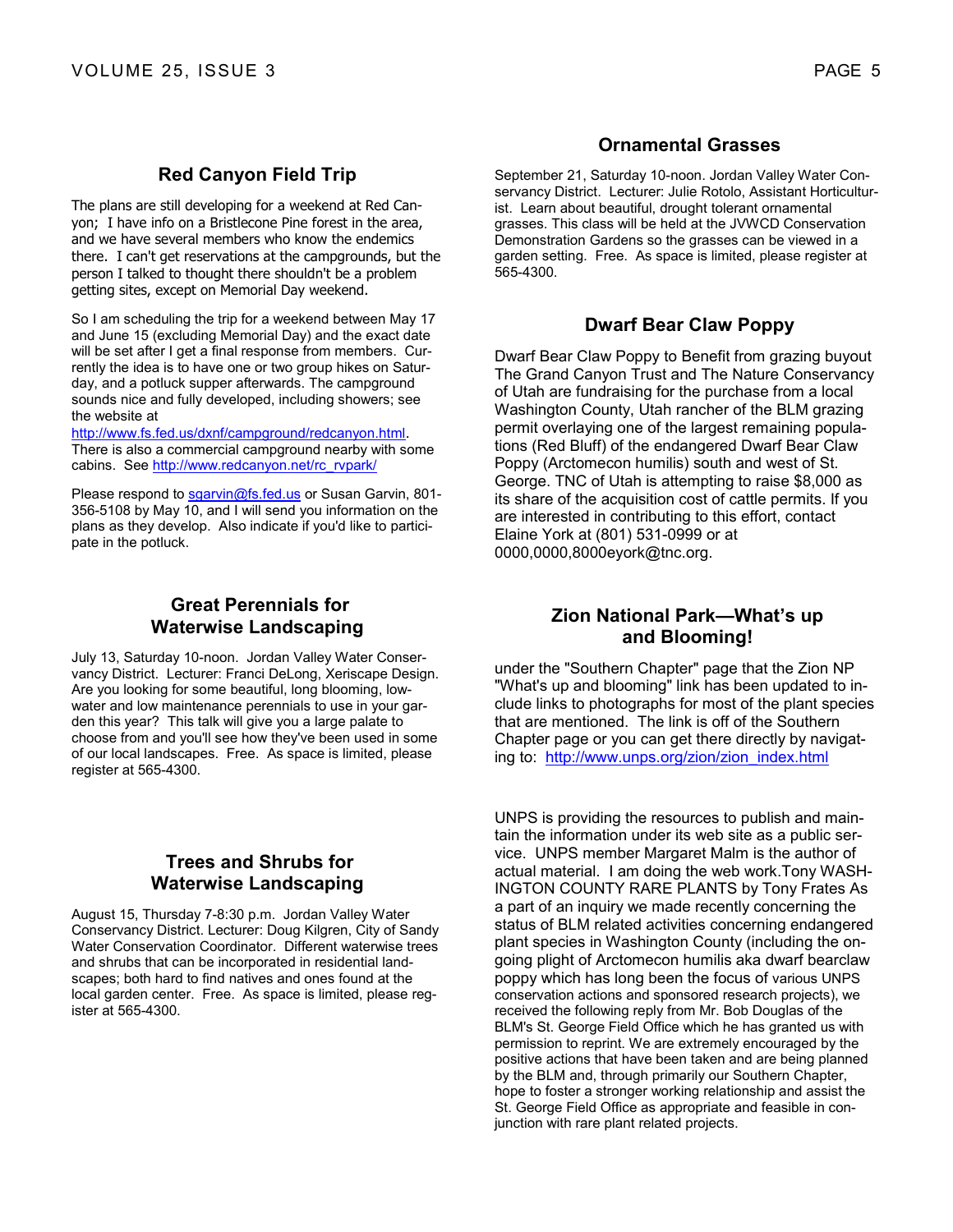



#### **Cache Chapter**

 Despite the thick snow which lasted well into March, northern Utah's UNPS chapter eagerly anticipated greener times. We sponsored yet another sellout Native Plant Propagation Workshop on March 2<sup>nd</sup>. Participants have been reporting great success with this year's selections and are looking forward to planting them out. The USU Herbarium staff also gave us the red carpet treatment on our March 12<sup>th</sup> tour. We not only were able to (encouraged to!) pore through the samples collection, we saw how they are processed, the extensive library used in their research, the large slide collection, and even an online tour of their continuing database compilation. Oh, and those snacks! Thanks, Mary, Michael, and Ali.

 Just a week later, instead of gleefully exploring the Herbarium treasures, we sat stunned by Dr. Steven Deweyís Invasive Weeds presentation. The threat these weeds pose for Utah's natives cannot be overestimated – millions of acres in the West have already been lost to them. Indeed, Dr. Dewey has particular concern for areas such as Logan Canyon's Franklin Basin, where he has found evidence of weed invasion along trails popular with snowmobilists and ATV riders. Coincidence? We wonder.

 In April, things really start to get busy for us. On April 18<sup>th</sup>, we'll have a tour of the Logan High School Strawbale Greenhouse (*6:00 pm at Logan High School, 162 W 100 S. The greenhouse is located in the far southwestern corner of the west parking lot, behind the storage barn.)* Hereís a great opportunity to see the building method everyone's talking about. A year ago, students and community members built Logan's first (legal) strawbale structure - a greenhouse - on the grounds of Logan High School. Jack

# **Chapter News**

Greene, UNPS member, LHS science teacher, and project leader, will show us around. Jack will also lead us on May 9<sup>th</sup> for an evening hike in Smithfield Canyon (*6:00 pm at the Birch Creek trail in Smithfield Canyon. Call 435-258-0303 for more detailed directions.)* This time, we'll be walking up Birch Creek to see early spring flora, with an emphasis on ethnobotanical lore.

 In mid-May we will offer the outing/workshop *Identifying Northern Utahís Natives*. Mary Barkworth, USU Herbarium Director, will lead this oft-requested outing for all ages and skill levels. Class size is limited to 15, so call early. *(May 18th, 1:00 pm, probably Green Canyon. Small fee, about \$1-\$2, to cover cost of handouts. Call 258-0303 for more information or to register.) We hope to offer this class throughout the year, so stay in touch!* 

#### **Southern Utah Chapter**

The Southern Utah Chapter of UNPS has been busy the last few months. We have had several work days and have the Heritage Garden for Three Falls Elementary well under way. We have the drip system in and working. We had a special planting day with help from the 3rd grade classes at the school. The native plants which were provided by Zion National Park and the Utah Native Plant Society are starting to grow. We even have an Indian Paintbrush blooming!

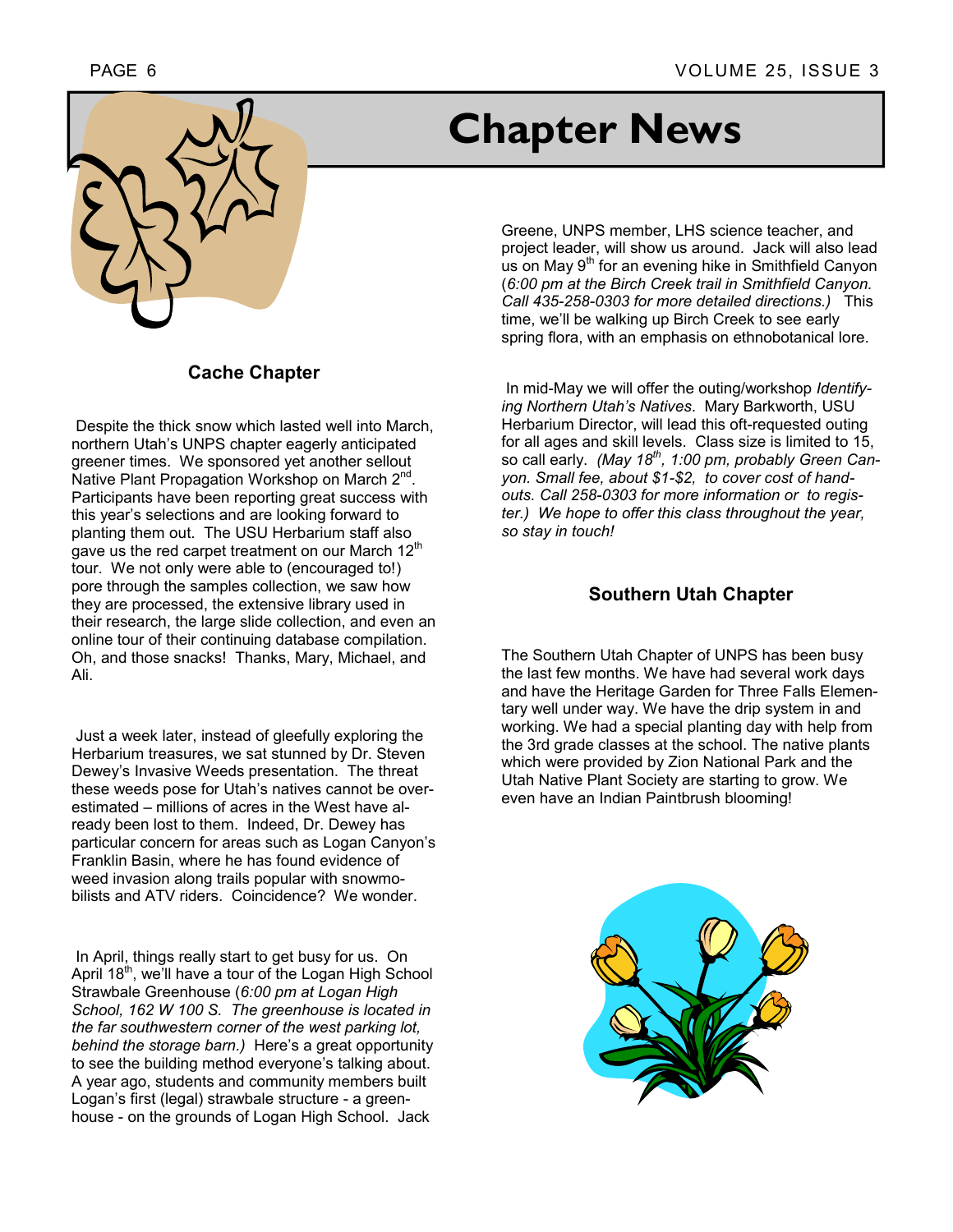

# **UNPS Spring Grant Recipients**

*By Larry Meyer* 

 The Utah Native Plant Society has a long history of awarding grants for the advancement of the goals of the Society. The first was over 15 years ago for the study of the dwarf bearclaw poppy (*Arctomecon humilis.)*. Recently we have been awarding several grants per year. The fruits of the projects can be seen in the *Sego Lily*; it is a requirement that the awardee publish an article here as a condition of the grant. This spring session there were three awardees who span the areas of basic research, field research and service projects.

 The first award is going to Julie P. Rieder who is pursuing her doctoral degree in ecology at Utah State University. Her research involves the non-native plant, yellow starthistle (Centaurea solstitialis), a project titled "Yellow starthistle: An Investigation of Invasion Processes." She will investigate the mechanisms governing invasion and the susceptibility of plant communities to invasion. Her main objective is to contribute to our understanding of invasive weeds by investigating two phases of the yellow starthistle invasion process: initial colonization and subsequent encroachment. Her goal is to shed light on the mechanisms driving susceptibility of native communities to invasion by yellow starthistle. The research will be conducted in a yellow starthistle infested field at the Lindquist Memorial Gardens of the Wasatch in South Ogden, Utah. It will address the following question: How does proximity to a yellow starthistle patch, disturbance, nutrient availability, and seed rain of yellow starthistle influence the ability of yellow starthistle to colonize a native plant community?

 The second award was to Thomas O. Clark, Chief of Resource Management & Science at Capitol Reef National Park for a regional inventory of endangered plants in south central Utah. The objectives of this project are to; 1) conduct a regional endangered plant inventory to have accurate data on locations of these rare and endangered plant species both within and adjacent to CARE and, 2) to help develop monitoring criteria and standards for the listed species. The specific species to me studied are:

| Barneby reed-mustard (Schoencrombe barnebyi)           | Endangered |
|--------------------------------------------------------|------------|
| Jones cycladenia (Cycladenia humilis var. jonesii)     | Threatened |
| Last Chance townsendia (Townsendia aprica)             | Threatened |
| Maguire's daisy ( <i>Erigerion maguirei</i> )          | Threatened |
| Western nodding ladies-tresses (Spiranthes diluvialis) | Threatened |
| Winkler cactus (Pediocactus winkleri)                  | Threatened |
| San Raphael cactus (Pediocactus despainii)             | Endangered |
| Wright fishhook cactus (Sclerocactus wrightiae)        | Endangered |

An additional species, Gilia caespitosa, is a candidate for listing. This project will map all known populations of these species in the Capitol Reef National Park and on adjacent BLM and FS lands. It will overlay known population locations with soil types, geologic formations, slope, and elevations to create a profile of potential habitat. Funding received through this Grant-In-Aid Program would be used to help fund a student through the federal Student Trainee Employee Program (STEP). The purpose of this program is to employ students majoring in appropriate programs to teach them about working for the federal government and give them the opportunity to learn more about their selected major in a work environment.

 Thee third award goes to Tamara Naumann to fund a Natural Resource Internship at Dinosaur National Monument. The intern will be working with several projects over the summer. The first is a Volunteer Weed Warrior Program—this program focuses on education and volunteer service. Last year, the park worked with 768 volunteers, who donated 1,888 hours of service toward removing invasive tamarisk, perennial pepperweed and leafy spurge from the park. The second main project is Native Plant Propagation and Restoration. The intern will maintain a small nursery and demonstration garden, propagate new plants, collect native seed and work with other staff on restoration and education projects.

 The funds for these grants come from poster sales and some from dues. Increasing costs for mailing and photocopying use an increasing percentage of dues money. New membership forms will have a spot for an additional donation to help fund our programs. The UNPS is increasingly active in initiating demonstration native, low water gardens through our heritage garden program, funding grants such as these and advancing the weed warrior program to try to eliminate invasive exotics that threaten our natives. We are an IRS approved charity and any donation is fully tax deductible. If you think these programs which directly benefit the Utah community are worthwhile, please consider a donation to our grant fund when you renew. If you really like these programs, send your check now! Thank you.